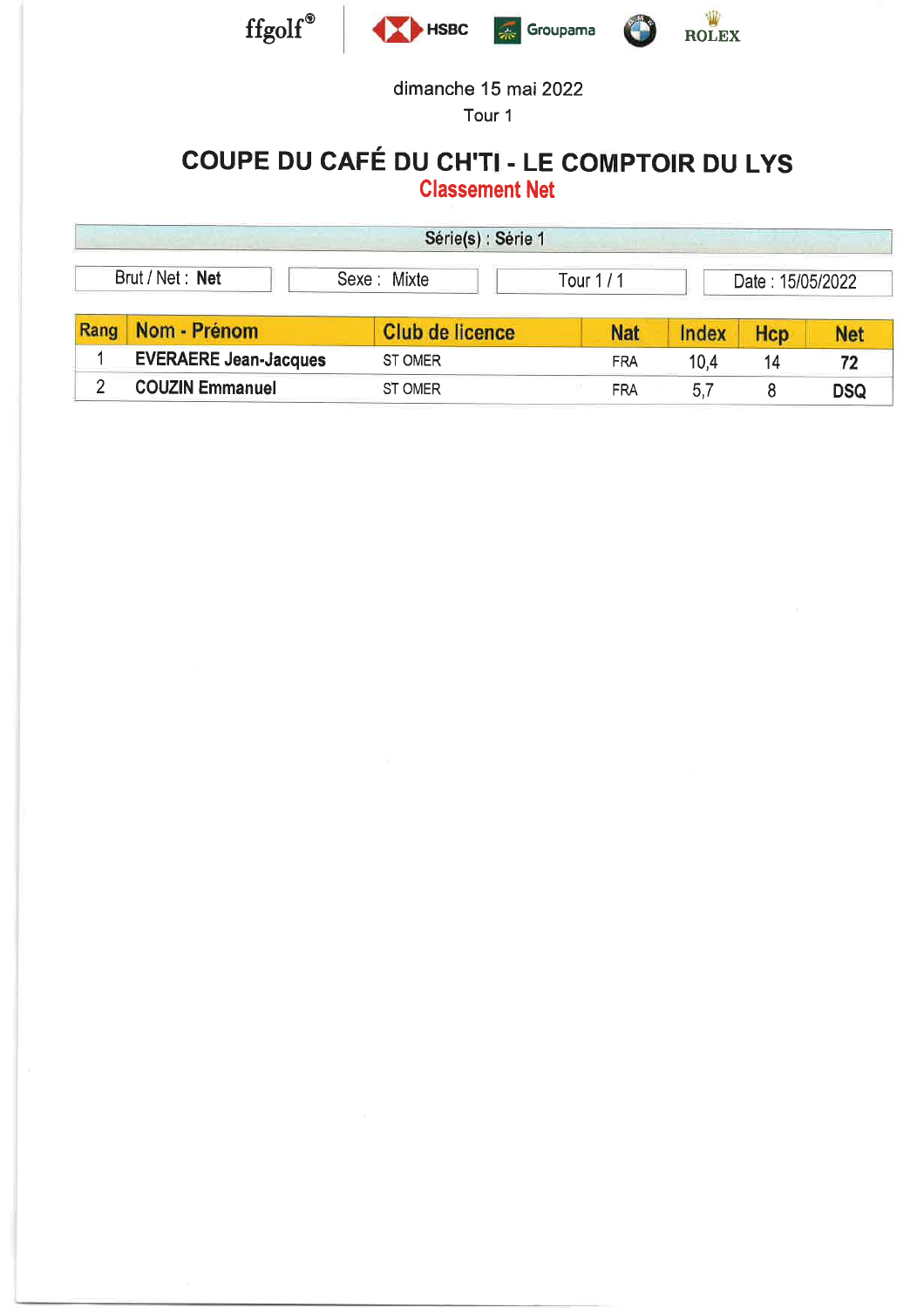

Tour <sup>1</sup>

### COUPE DU CAFÉ OU CH'TI . LE COMPTOIR DU LYS Classement Net

|      |                           | Série(s) : Série 2     |            |              |                  |            |
|------|---------------------------|------------------------|------------|--------------|------------------|------------|
|      | Brut / Net: Net           | Sexe : <b>Dames</b>    | Tour $1/1$ |              | Date: 15/05/2022 |            |
| Rang | Nom - Prénom              | <b>Club de licence</b> | <b>Nat</b> | <b>Index</b> | Hcp              | <b>Net</b> |
|      | <b>WEBSTER Nicole</b>     | <b>ST OMER</b>         | <b>FRA</b> | 19,4         | 23               | 42         |
| 2    | <b>BALLAND Sylvie</b>     | ST OMER                | <b>FRA</b> | 19,7         | 24               | 40         |
| 3    | <b>PIRES Priscille</b>    | <b>ST OMER</b>         | <b>FRA</b> | 24,6         | 29               | 35         |
| 4    | <b>EVERAERE Sophie</b>    | ST OMER                | <b>FRA</b> | 22,9         | 27               | 32         |
| 5    | <b>MARTINAGE Florence</b> | <b>ST OMER</b>         | <b>FRA</b> | 22,4         | 27               | 29         |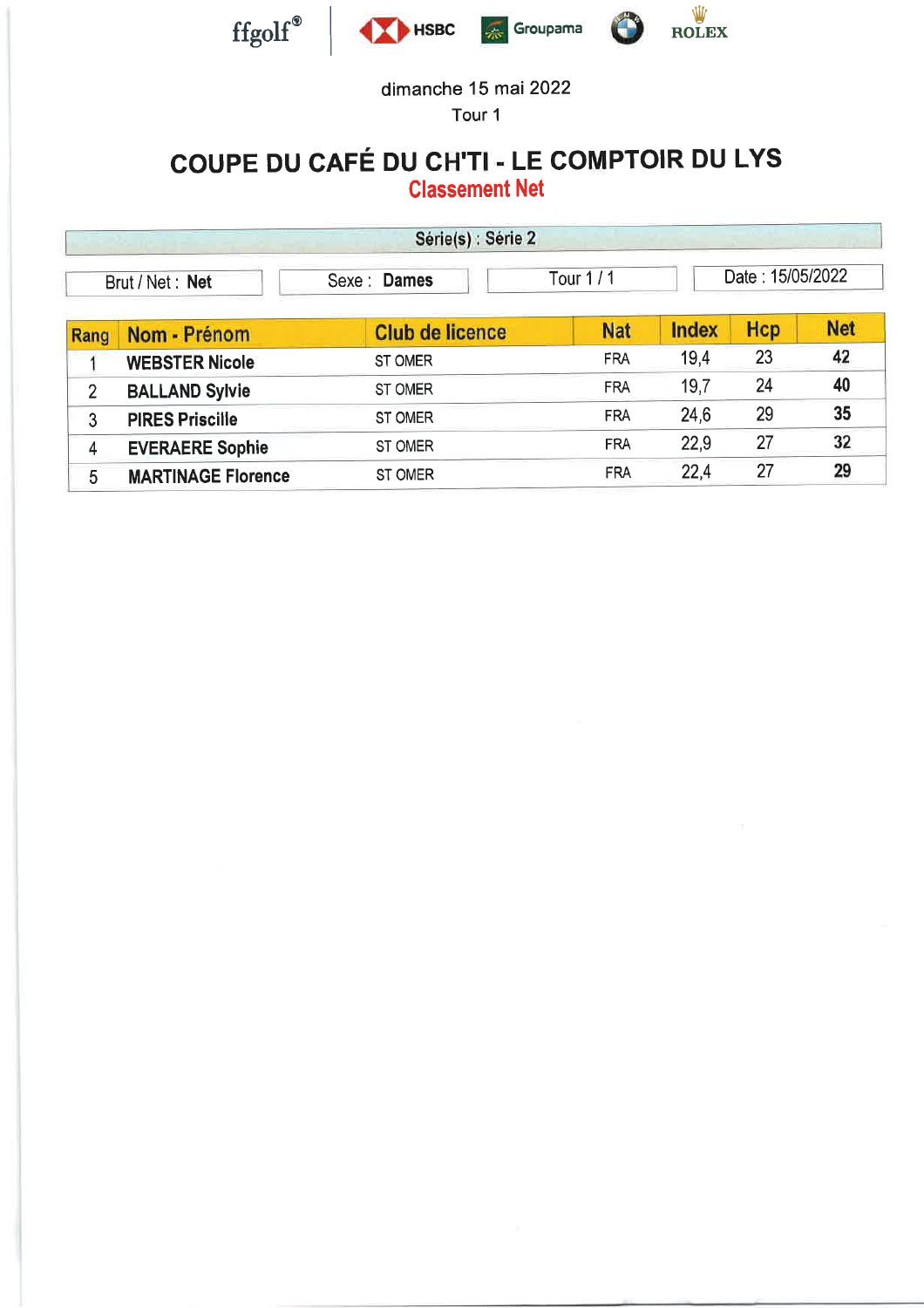

Tour <sup>1</sup>

### COUPE DU cAFÉ OU CH'TI - LE COMPTOIR DU LYS Classement Net

|                |                                                   | Série(s) : Série 2        |                 |              |                  |            |
|----------------|---------------------------------------------------|---------------------------|-----------------|--------------|------------------|------------|
|                | Brut / Net: Net                                   | <b>Messieurs</b><br>Sexe: | <b>Tour 1/1</b> |              | Date: 15/05/2022 |            |
|                | Nom - Prénom                                      | <b>Club de licence</b>    | <b>Nat</b>      | <b>Index</b> | <b>Hcp</b>       | <b>Net</b> |
| <b>Rang</b>    | <b>MARTINAGE Yves</b>                             | ST OMER                   | <b>FRA</b>      | 26,7         | 33               | 48         |
| 1              | <b>DUPONT Laurent</b>                             | ST OMER                   | <b>FRA</b>      | 23,5         | 29               | 44         |
| $\overline{2}$ |                                                   | ST OMER                   | <b>FRA</b>      | 24,6         | 30               | 44         |
| $\overline{3}$ | <b>CARNEZ Eric</b><br><b>WAREMBOURG Jean-Marc</b> | ST OMER                   | <b>FRA</b>      | 14,8         | 18               | 43         |
| $\overline{4}$ |                                                   | ST OMER                   | <b>FRA</b>      | 12,8         | 15               | 41         |
| 5              | <b>PIRES Roberto</b>                              | ST OMER                   | <b>FRA</b>      | 20,4         | 25               | 40         |
| 6              | <b>JENDROWIAK Alain</b>                           | ST OMER                   | <b>FRA</b>      | 12,9         | 15               | 39         |
| $\overline{7}$ | <b>SERGENT Cedric</b>                             | ST OMER                   | <b>FRA</b>      | 15,0         | 18               | 38         |
| 8              | <b>MOLMY Hervé</b>                                | ST OMER                   | <b>FRA</b>      | 27,1         | 33               | 38         |
| 9              | <b>BLAS Eric</b>                                  | HAUTS-DE-FRANCE           | <b>FRA</b>      | 21,3         | 26               | 38         |
| 10             | ROUSSEL Jean Luc                                  |                           | <b>FRA</b>      | 14,0         | 17               | 37         |
| 11             | <b>CHEVALIER Paul</b>                             | ST OMER                   | <b>FRA</b>      | 19,7         | 24               | 35         |
| 12             | <b>MERLIER Robert</b>                             | <b>WIMEREUX</b>           | <b>FRA</b>      | 20,4         | 25               | 35         |
| 13             | <b>DURAND Jean-Jacques</b>                        | ST OMER                   | <b>FRA</b>      | 24,2         | 30               | 33         |
| 14             | <b>HEUGUE Antoine</b>                             | ST OMER                   | <b>FRA</b>      | 27,5         | 34               | 32         |
| 15             | <b>DUMONT Gerard</b>                              | ST OMER                   |                 | 21,5         | 26               | 31         |
| 16             | <b>LALOUX Patrick</b>                             | ST OMER                   | <b>FRA</b>      |              | 31               | 28         |
| 17             | <b>FERRAND Patrick</b>                            | <b>OLHAIN</b>             | <b>FRA</b>      | 25,1         | 19               | 24         |
| 18             | <b>LESCUYER Hervé</b>                             | ST OMER                   | <b>FRA</b>      | 15,6         |                  | 16         |
| 19             | <b>BOITEZ Jean Baptiste</b>                       | ST OMER                   | <b>FRA</b>      | 17,4         | 21               |            |